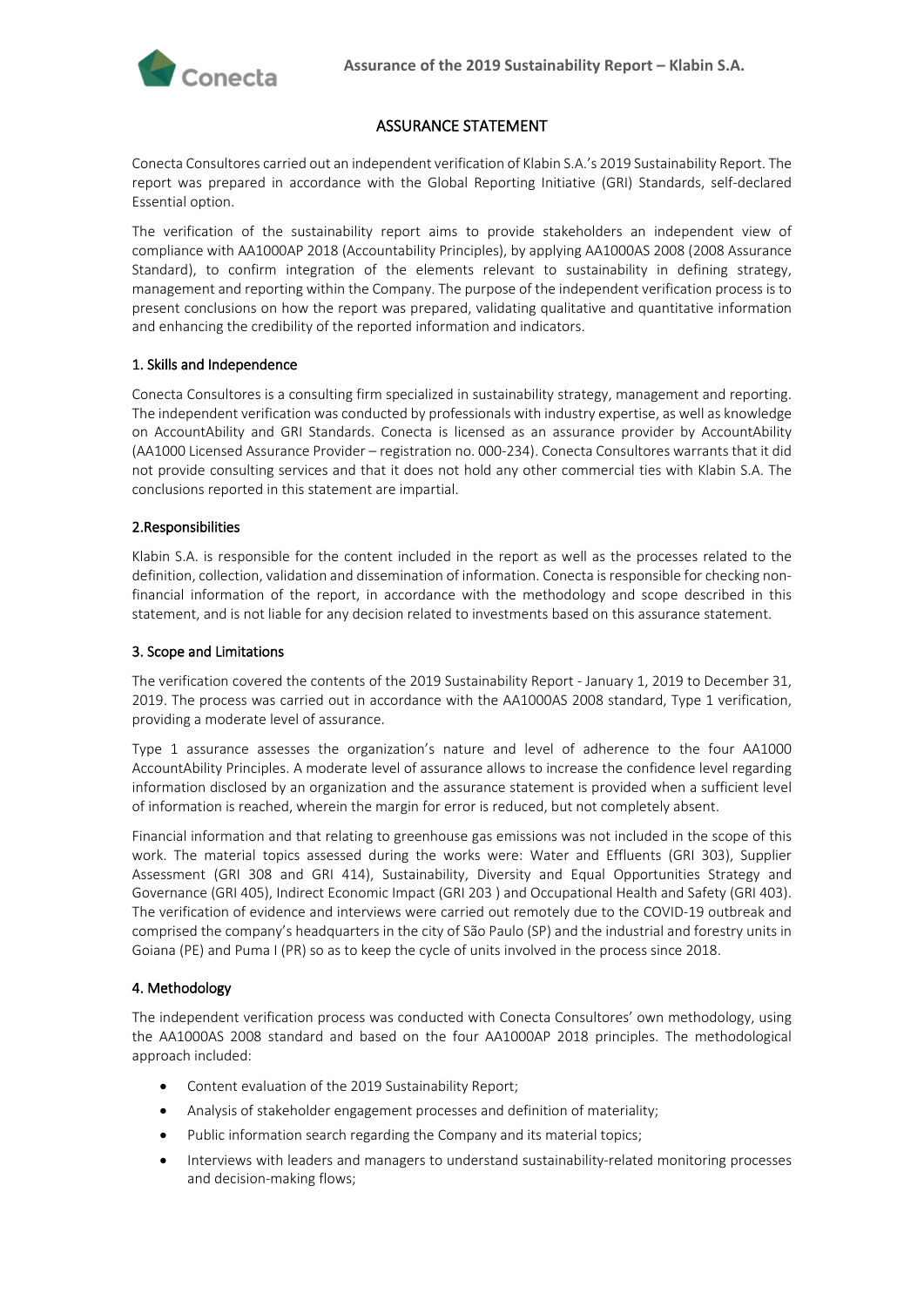

- Analysis of documentary evidence, collection processes and data consolidation to confirm the consistency of the information reported in the material topics;
- Consultations with stakeholder representatives (sectoral organizations) related to material topics and/or sustainability commitments made by Klabin S.A.

Upon completion of the verification work, the four AA1000AP 2018 principles were classified on a maturity scale, which suggests the Company's level of compliance with the principles on 4 levels: Initial, Intermediate, Advanced and Full Compliance.

## 5. Conclusions in Relation to the AA1000AP 2018 Principles

### Inclusivity

The principle of Inclusivity involves integrating the stakeholders' perspective in the company's decisionmaking process, based on the existing dialogue channels and the integration of their legitimate expectations when defining strategy, management and reporting.

In our work, we seek to verify the application of the principle of Inclusivity at the corporate level and at relevant operational units. We found that Klabin S.A. has systematic stakeholder engagement initiatives, thus allowing the expectations of priority groups to influence the Company's decision-making process, as per GRI 102-43. In its operational, industrial and forestry units, it was possible to confirm the existence of channels with local stakeholders.

Another relevant fact associated with the principle refers to Klabin SA's engagement with national and global business and civil society movements, which bring the Company closer to relevant stakeholders on material sustainability topics, thus, directly or indirectly, influencing its actions. Reference to GRI 102-13.

We acknowledge the Company's effort to extend its engagement practices, carried out in its main operating units, to the other units, according to GRI 413-1. It should be stressed, however, that all operating units must ensure the inclusion of stakeholders, in a reasonable manner, based on corporate mapping, prioritization and inclusion standards.

The expansion of dialogue in other units, including new operations and/or acquisitions, can be understood as the maturity of the Inclusivity principle. Such understanding does not suggest the replication of existing practices in 100% of operations, but the application of standards and tools compatible with each local context.

Regarding the integration of dialogue results in the decision making, the local and corporate flows and processes that take this information to senior governance were found to be sufficient. Klabin S.A.'s level of compliance with the Inclusivity principal, according to the conclusions made from the verification work, was classified as "Advanced".

### **Materiality**

Materiality relates to identifying and prioritizing the sustainability topics, taking into account their impact and relevance for the decision-making process, definition of actions, and the performance of the company and its stakeholders.

The materiality review, which had been flagged as a commitment in the previous report, was concluded and incorporated into the sustainability report, influencing the definition of its content. Monitoring of the topics was reported (GRI 102-42, 102-43, and 102-44) and confirmed during the verification work.

With regard to the integration of materiality in the definition of the Company's strategy, we highlight the advances in sustainability governance, with a further progress of the actions of the Sustainability Committee and the organizational restructuring, with the creation of the Governance and Sustainability area. Another observed aspect was the development of the KSDGs (Klabin Sustainable Development Goals), based on the commitment to the United Nations (UN)'s Sustainable Development Goals (SDGs), which are awaiting approval and should be presented in the next report.

In our view, the material topics are defined based on robust processes, with stakeholder involvement and in line with the Company's risks and opportunities. We believe that there has been progress on such principle in relation to the previous report, a fact associated with the materiality review and its integration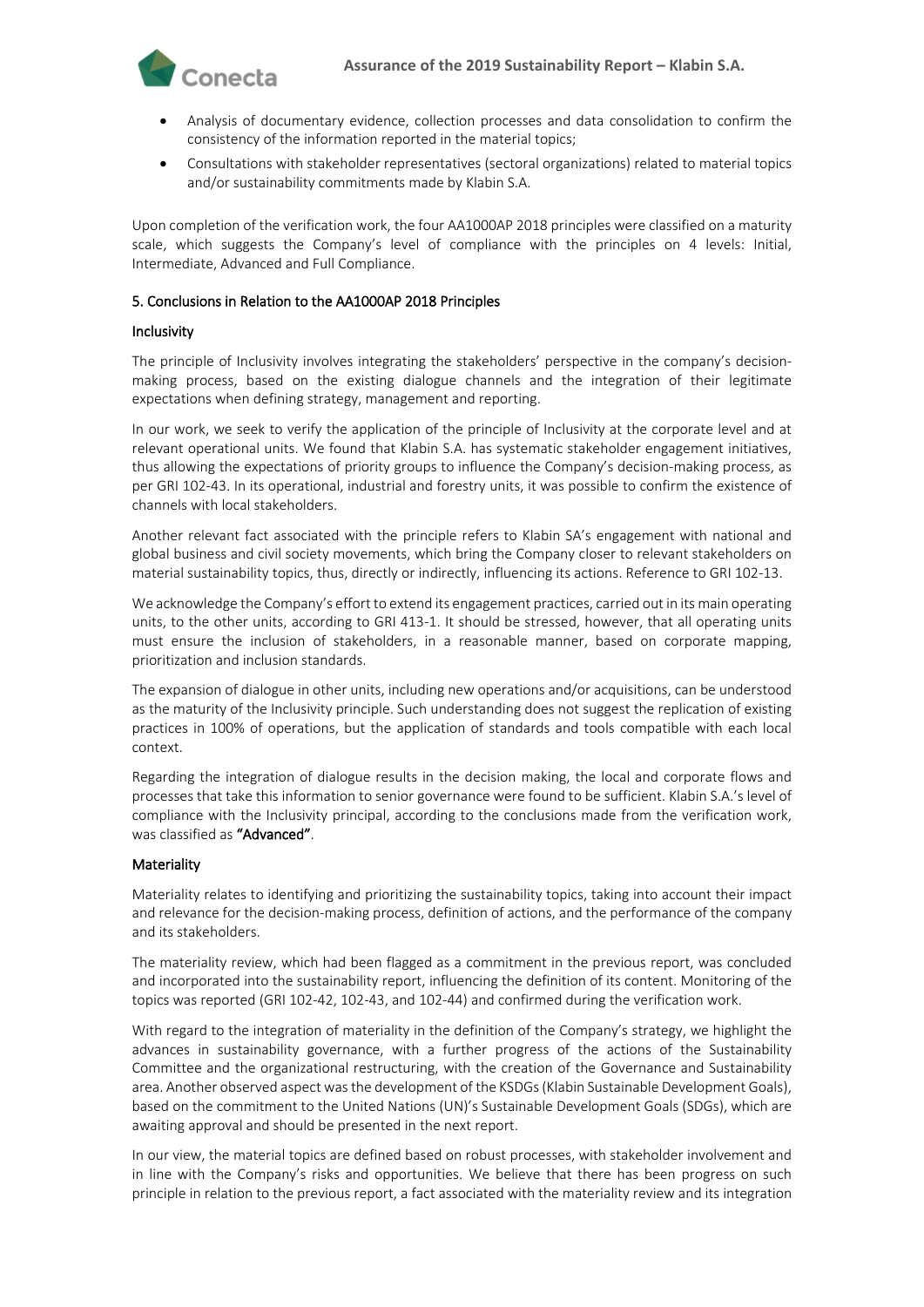

to the Company's strategic direction. Material topics, therefore, represent Klabin S.A's main impacts, challenges and opportunities. The level of compliance with the Materiality principal, according to the conclusions made from the verification work, was classified as "Advanced".

#### Responsiveness

Responsiveness is the company's relevant and concrete reaction to material topics and related impacts, represented through decisions, actions, performance and engagement (communication).

Klabin S.A. presents its management approach, aspects and indicators associated with material topics. It was possible to verify the existence of policies, monitoring systems and practices related to these topics. Ongoing initiatives and engagement mechanisms allow verifying that the Company acts in order to respond with relevant actions to its impacts and the demands of its priority stakeholders.

The work allowed identifying Klabin SA's active performance in 2019 in its communication, via social media and targeted channels, regarding its material topics, disclosing performance information and/or fostering discussions and engagement on issues that are relevant to society.

From the local perspective, evidence of initiatives that consider the expectations of stakeholders was identified, through plans for engagement and territorial development.

Two other points, previously observed in the principles of Materiality and Inclusivity, refer to the evolution of the commitments made with the Sustainable Development Goals (SDGs) and Klabin S.A.'s participation in sustainability sectoral pacts, contributing to the Company's seeking to adopt concrete measures to respond to the legitimate demands of its stakeholders.

Within the scope of the developments of the audit work, it is expected that efforts will be targeted to the publication deadlines and the quality of the next report, in line with the perceived evolution of the Company's management and performance. The sustainability report, therefore, must be understood as the main accountability tool for non-financial performance, recognized for its transparency and for its ability to respond to stakeholders, in an assertive manner, regarding the main issues related to material topics.

According to the conclusions made from the verification work, the compliance level with the Responsiveness principle was classified as "Advanced".

#### Impact

Impact is the effect of the company's action and performance on the environment, economy, society, stakeholders or the company itself. This impact can cover a range of environmental, social, economic, and governance aspects.

Klabin S.A.'s sustainability report presents its scope of material topics, aspects and sustainability indicators that allow understanding the Company's performance regarding the main positive and negative impacts. The assessment of Klabin S.A.'s impacts is supported by effective management processes, including a defined strategy and data monitoring. The company's main impacts are handled with the application of proper resources and skills.

It was noted that Klabin S.A.integrates its material topics in its management approach and seeks to act directly on its main impacts. The Company also seeks effective ways to enhance its performance in environmental and social aspects, by generating value in its actions with society and the environment. It was possible to confirm the evolution of the data collection process, in the reliability of the information, based on the development of monitoring systems.

The improvements implemented to represent the Company's impact may be stressed, such as: (1.) broadening the reporting forms of environmental indicators in order to monitor company performance in a context of increased production (intensity), such as the "intensity" of water use  $(m^3/t)$  by Business (to supplement the information from indicator GRI 303-1); and (2.) reporting performance indicators by business and by region, allowing better comparability between the same segments of the sector.

However, the sustainability report should represent a bridge for the stakeholders' understanding of the performance achieved in its material topics and, in this sense, we point out opportunities for the Company's "impact" on sustainability to be better learnt, through: (1.) identifying the operating units in which the corporate practices are applied; (2.) reporting impact (not only performance/operational) indicators